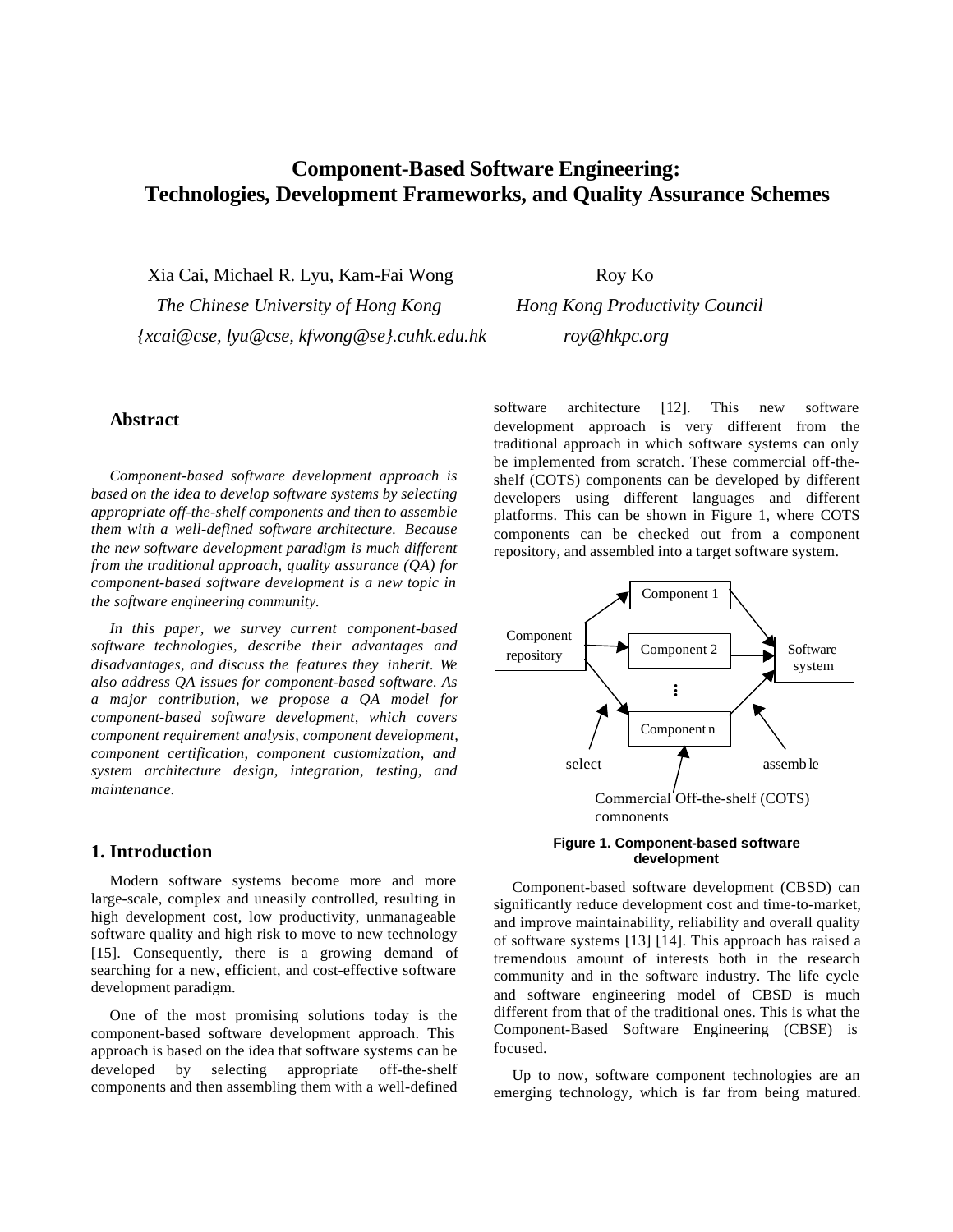There is no existing standards or guidelines in this new area, and we do not even have a unified definition of the key item "component". In general, however, a component has three main features: 1) a component is an independent and replaceable part of a system that fulfills a clear function; 2) a component works in the context of a welldefined architecture; and 3) a component communicates with other components by its interfaces [1].

To ensure that a component-based software system can run properly and effectively, the system architecture is the most important factor. According to both research community [2] and industry practice [5], the system architecture of component-based software systems should be a layered and modular architecture. This architecture





#### **Figure 2. System architecture of component-based software systems**

layer is the application systems supporting a business. The second layer consists of components engaged in only a specific business or application domain, including components usable in more than a single application. The third layer is cross-business middleware components consisting of common software and interfaces to other established entities. Finally, the lowest layer of system software components includes basic components that interface with the underlying operating systems and hardware.

Current component technologies have been used to implement different software systems, such as objectoriented distributed component software [23] and Webbased enterprise application [13]. There are also some commercial players involved in the software component revolution, such as BEA, Microsoft, IBM and Sun [7]. An outstanding example is the IBM SanFrancisco project. It provides a reusable distributed object infrastructure and an abundant set of application components to application developers [5].

### **2. Current Component Technologies**

Some approaches, such as Visual Basic Controls (VBX), ActiveX controls, class libraries, and JavaBeans,

make it possible for their related languages, such as Visual Basic, C++, Java, and the supporting tools to share and distribute application pieces. But all of these approaches rely on certain underlying services to provide the communication and coordination necessary for the application. The infrastructure of components (sometimes called a *component model*) acts as the "plumbing" that allows communication among components [1]. Among the component infrastructure technologies that have been developed, three have become somewhat standardized: OMG's CORBA, Microsoft's Component Object Model (COM) and Distributed COM (DCOM), and Sun's JavaBeans and Enterprise JavaBeans [7].

### **2.1 Common Object Request Broker Architecture (CORBA)**

CORBA is an open standard for application interoperability that is defined and supported by the Object Management Group (OMG), an organization of over 400 software vendor and object technology user companies [11]. Simply stated, CORBA manages details of component interoperability, and allows applications to communicate with one another despite of different locations and designers. The interface is the only way that applications or components communicate with each other.

The most important part of a CORBA system is the Object Request Broker (ORB). The ORB is the middleware that establishes the client-server relationships between components. Using an ORB, a client can invoke a method on a server object, whose location is completely transparent. The ORB is responsible for intercepting a call and finding an object that can implement the request, pass its parameters, invoke its method, and return the results. The client does not need to know where the object is located, its programming language, its operating system, or any other system aspects that are not related to the interface. In this way, the ORB provides interoperability among applications on different machines in heterogeneous distributed environments and seamlessly interconnects multiple object systems.

CORBA is widely used in Object-Oriented distributed systems [23] including component-based software systems because it offers a consistent distributed programming and run-time environment over common programming languages, operating systems, and distributed networks.

# **2.2 Component Object Model (COM) and Distributed COM (DCOM)**

Introduced in 1993, Component Object Model (COM) is a general architecture for component software [9]. It provides platform-dependent, based on Windows and Windows NT, and language-independent componentbased applications.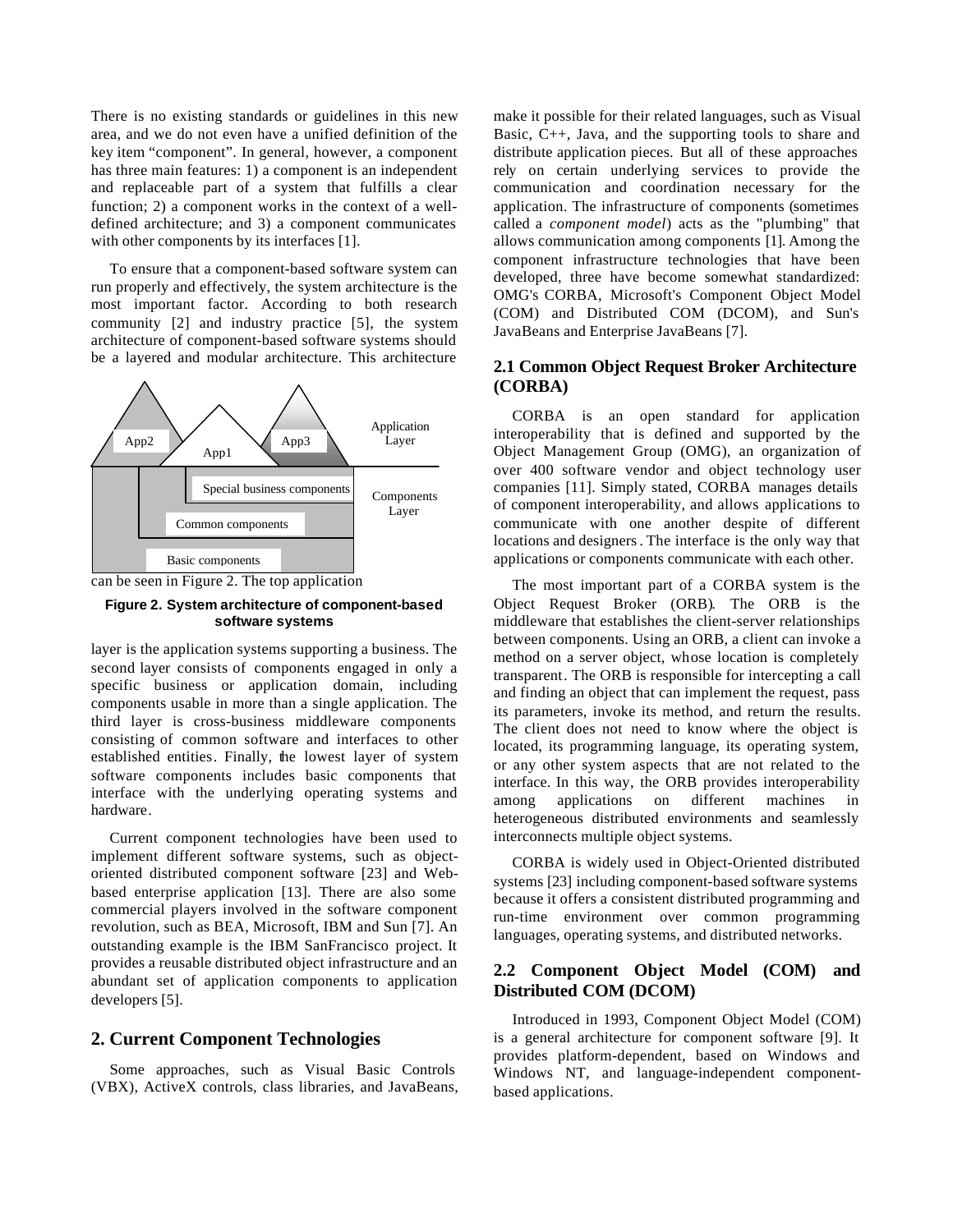COM defines how components and their clients interact. This interaction is defined such that the client and the component can connect without the need of any intermediate system component. Specially, COM provides a binary standard that components and their clients must follow to ensure dynamic interoperability. This enables on-line software update and cross-language software reuse [20].

As an extension of the Component Object Model (COM), Distributed COM (DCOM), is a protocol that enables software components to communicate directly over a network in a reliable, secure, and efficient manner. DCOM is designed for use across multiple network transports, including Internet protocols such as HTTP. When a client and its component reside on different machines, DCOM simply replaces the local interprocess communication with a network protocol. Neither the client nor the component is aware the changes of the physical connections.

### **2.3 Sun Microsystems's JavaBeans and Enterprise JavaBeans**

Sun's Java-based component model consists of two parts: the JavaBeans for client-side component development and the Enterprise JavaBeans (EJB) for the server-side component development. The JavaBeans component architecture supports applications of multiple platforms, as well as reusable, client-side and server-side components [19].

Java platform offers an efficient solution to the portability and security problems through the use of portable Java bytecodes and the concept of trusted and untrusted Java applets. Java provides a universal integration and enabling technology for enterprise application development, including 1) interoperating across multivendor servers; 2) propagating transaction and security contexts; 3) servicing multilingual clients; and 4) supporting ActiveX via DCOM/CORBA bridges.

JavaBeans and EJB extend all native strengths of Java including portability and security into the area of component-based development. The portability, security, and reliability of Java are well suited for developing robust server objects independent of operating systems, Web servers and database management servers.

# **2.4 Comparison among Current Component Technologies**

Comparison among current component technologies can be found in [Brow98], [Pour99a] and [Szyp98]. Here we simply summarize these different features in Table 1.

# **3. Quality Assurance for Component-Based**

### **Software Systems**

# **3.1 The Life Cycle of Component-Based Software Systems**

Component-based software systems are developed by selecting various components and assembling them together rather than programming an overall system from scratch, thus the life cycle of component-based software systems is different from that of the traditional software systems. The life cycle of component-based software systems can be summarized as follows [12]: 1) Requirements analysis; 2) Software architecture selection, construction, analysis, and evaluation; 3) Component identification and customization; 4) System integration; 4) System testing; 5) Software maintenance.

The architecture of software defines a system in terms of computational components and interactions among the components. The focus is on composing and assembling components that are likely to have been developed separately, and even independently. Component identification, customization and integration is a crucial activity in the life cycle of component-based systems. It includes two main parts: 1) evaluation of each candidate COTS component based on the functional and quality requirements that will be used to assess that component; and 2) customization of those candidate COTS components that should be modified before being integrated into new component-based software systems. Integration is to make key decisions on how to provide communication and coordination among various components of a target software system.

Quality assurance for component-based software systems should address the life cycle and its key activities to analyze the components and achieve high quality component-based software systems. QA technologies for component-based software systems are currently premature, as the specific characteristics of component systems differ from those of traditional systems. Although some QA techniques such as reliability analysis model for distributed software systems [21] [22] and componentbased approach to Software Engineering [10] have been studied, there is still no clear and well-defined standards or guidelines for component-based software systems. The identification of the QA characteristics, along with the models, tools and metrics, are all under urgent needs.

### **3.2 Quality Characteristics of Components**

As much work is yet to be done for component-based software development, QA technologies for componentbased software development has to address the two inseparable parts: 1) How to certify quality of a component? 2) How to certify quality of software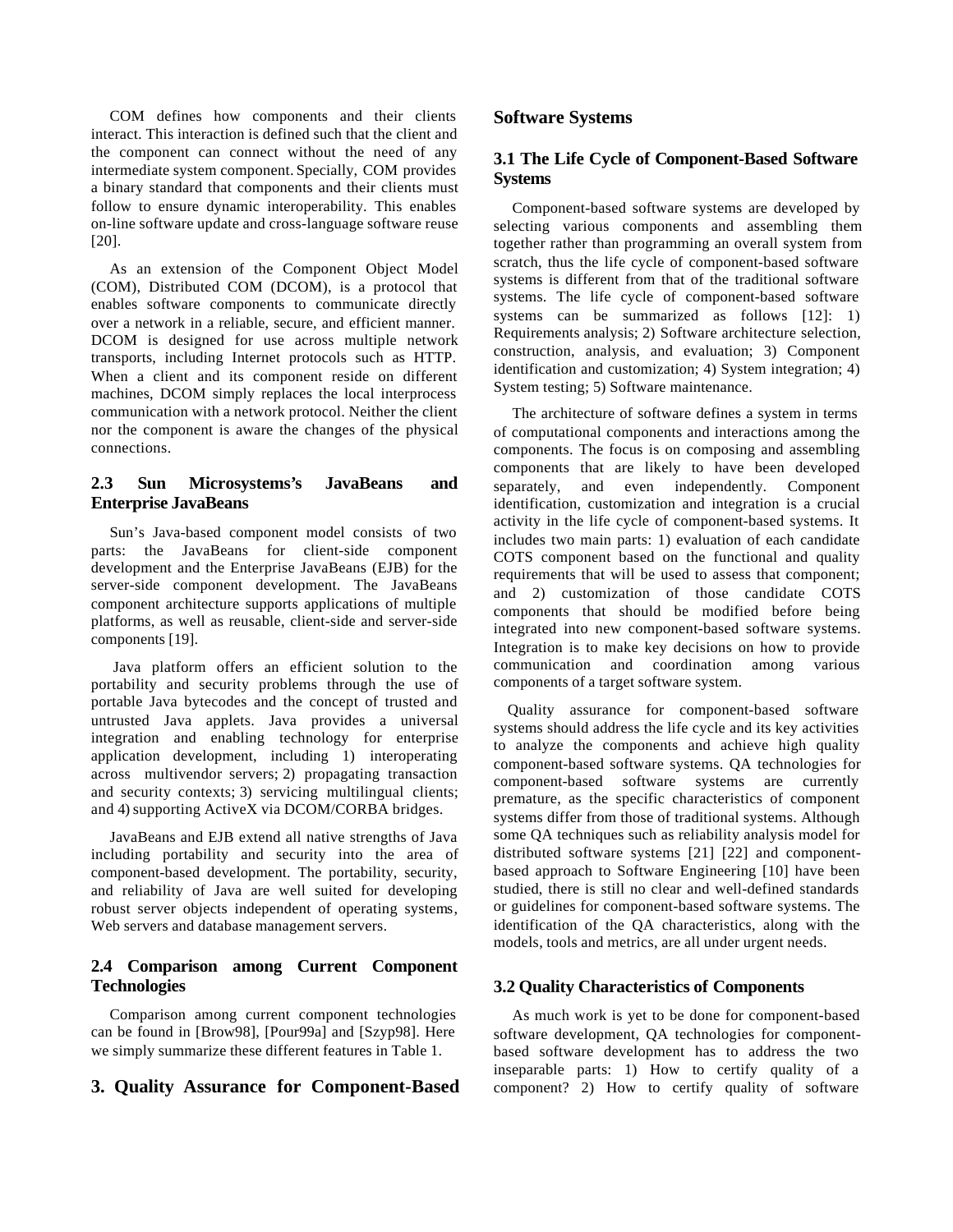|                                   | <b>CORBA</b>                                                                                | <b>EJB</b>                                                                                                                   | COM/DCOM                                                                                        |
|-----------------------------------|---------------------------------------------------------------------------------------------|------------------------------------------------------------------------------------------------------------------------------|-------------------------------------------------------------------------------------------------|
| Development<br>environment        | Underdeveloped                                                                              | Emerging                                                                                                                     | Supported by a wide range<br>of strong development<br>environments                              |
| Binary<br>interfacing<br>standard | Not binary standards                                                                        | Based on COM;<br>Java specific                                                                                               | A binary standard for<br>component interaction is the<br>heart of COM                           |
| Compatibility<br>& portability    | Particularly strong in<br>standardizing language<br>bindings; but not so<br>portable        | Portable by Java language<br>specification; but not very<br>compatible.                                                      | Not having any concept of<br>source-level standard of<br>standard language binding.             |
| Modification &<br>maintenance     | CORBA IDL for defining<br>component interfaces, need<br>extra modification &<br>maintenance | Not involving IDL files,<br>defining interfaces between<br>component and container.<br>Easier modification &<br>maintenance. | Microsoft IDL for defining<br>component interfaces, need<br>extra modification &<br>maintenance |
| <b>Services</b><br>provided       | A full set of standardized<br>services; lack of<br>implementations                          | Neither standardized nor<br>implemented                                                                                      | Recently supplemented by a<br>number of key services                                            |
| Platform<br>dependency            | Platform independent                                                                        | Platform independent                                                                                                         | Platform dependent                                                                              |
| Language<br>dependency            | Language independent                                                                        | Language dependent                                                                                                           | Language independent                                                                            |
| Implementation                    | Strongest for traditional<br>enterprise computing                                           | Strongest on general Web<br>clients.                                                                                         | Strongest on the traditional<br>desktop applications                                            |

**Table 1. Comparison of current component technologies**

systems based on components? To answer the questions, models should be promoted to define the overall quality control of components and systems; metrics should be found to measure the size, complexity, reusability and reliability of components and systems; and tools should be decided to test the existing components and systems.

To evaluate a component, we must determine how to certify the quality of the component. The quality characteristics of components are the foundation to guarantee the quality of the components, and thus the foundation to guarantee the quality of the whole component-based software systems. Here we suggest a list of recommended characteristics for the quality of components: 1) Functionality; 2) Interface; 3) Usability; 4) Testability; 5) Maintainability; 6) Reliability.

Software metrics can be proposed to measure software complexity and assure its quality [16] [17]. Such metrics often used to classify components include [6]:

- **1) Size.** This affects both reuse cost and quality. If it is too small, the benefits will not exceed the cost of managing it. If it is too large, it is hard to have high quality.
- **2) Complexity.** This also affects reuse cost and quality. A too-trivial component is not profitable to reuse

while a too-complex component is hard to inherit high quality.

- **3) Reuse frequency.** The number of incidences where a component is used is a solid indicator of its usefulness.
- **4) Reliability.** The probability of failure-free operations of a component under certain operational scenarios [8].

# **4. A Quality Assurance Model for Component-Based Software Systems**

Because component-based software systems are developed on an underlying process different from that of the traditional software, their quality assurance model should address both the process of components and the process of the overall system. Figure 3 illustrates this view.

Many standards and guidelines are used to control the quality activities of software development process, such as ISO9001 and CMM model. In particular, Hong Kong productivity Council has developed the HKSQA model to localize the general SQA models [4]. In this section, we propose a framework of quality assurance model for the component-based software development paradigm. The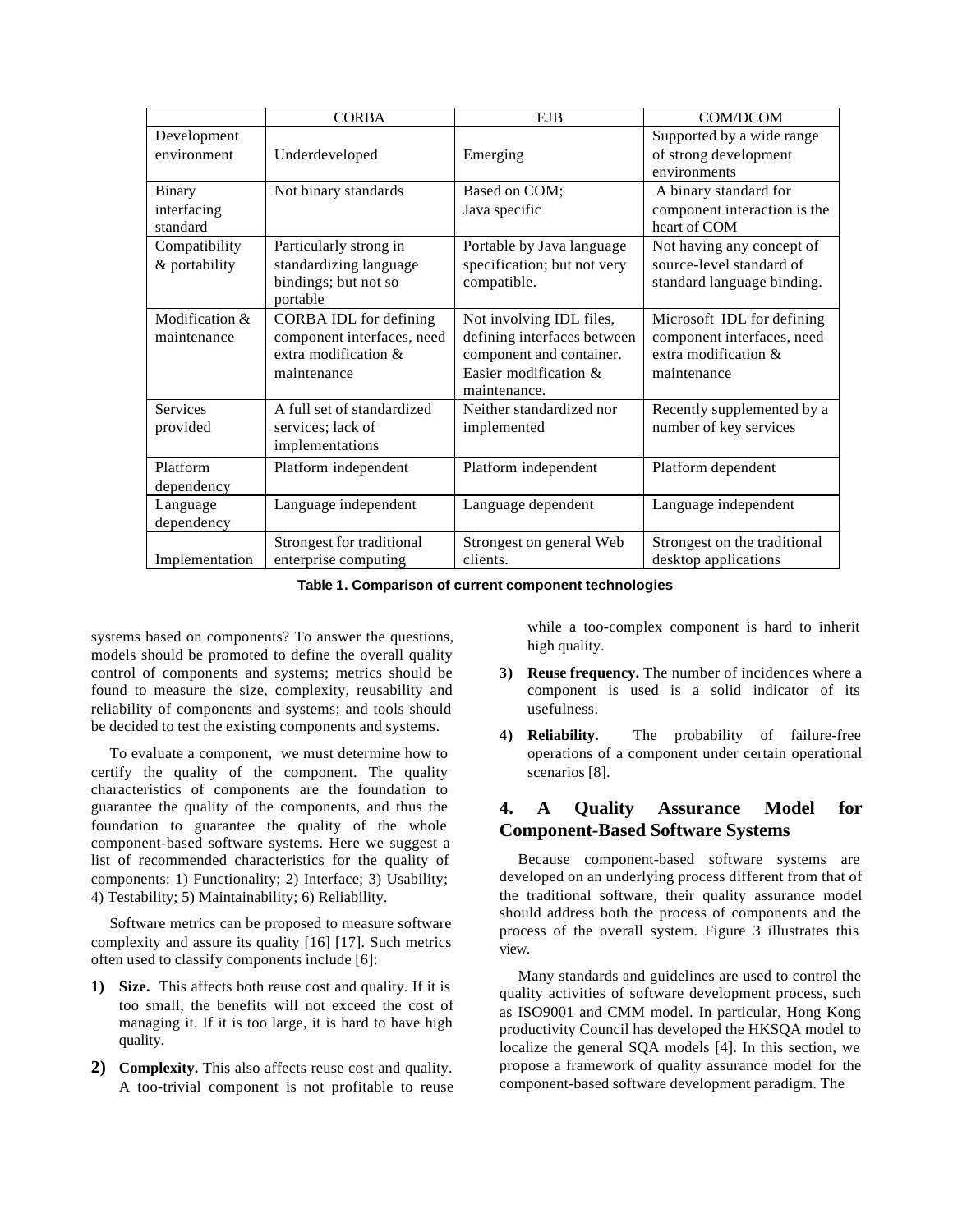

**components and systems**

main practices relating to components and systems in this model contain the following phases: 1) Component requirement analysis; 2) Component development; 3) Component certification; 4) Component customization; 5) System architecture design; 6) System integration; 7) System testing; and 8) System maintenance.

Details of these phases and their activities are described as follows.

### **4.1 Component Requirement Analysis**

Component requirement analysis is the process of discovering, understanding, documenting, validating and managing the requirements for a component. The objectives of component requirement analysis are to produce complete, consistent and relevant requirements that a component should realize, as well as the programming language, the platform and the interfaces related to the component.

The component requirement process overview diagram is as shown in Figure 4. Initiated by the request of users or customers for new development or changes on old system, component requirement analysis consists of four main steps: requirements gathering and definition, requirement analysis, component modeling, requirement validation. The output of this phase is the current user requirement documentation, which should be transferred to the next component development phase, and the user requirement changes for the system maintenance phase.

#### **4.2 Component Development**

Component development is the process of implementing the requirements for a well-functional, high quality component with multiple interfaces. The objectives of component development are the final component products, the interfaces, and development documents. Component development should lead to the final components satisfying the requirements with correct and expected results, well-defined behaviors, and flexible



**Figure 4. Component requirement analysis process overview**

interfaces.

The component development process overview diagram is as shown in Figure 5. Component development consists of four procedures: implementation, function testing, reliability testing, and development document. The input to this phase is the component requirement document. The output should be the developed component and its documents, ready for the following phases of component certification and system maintenance, respectively.



#### **Figure 5. Component development process overview**

### **4.3 Component Certification**

Component certification is the process that involves: 1) *component outsourcing*: managing a component outsourcing contract and auditing the contractor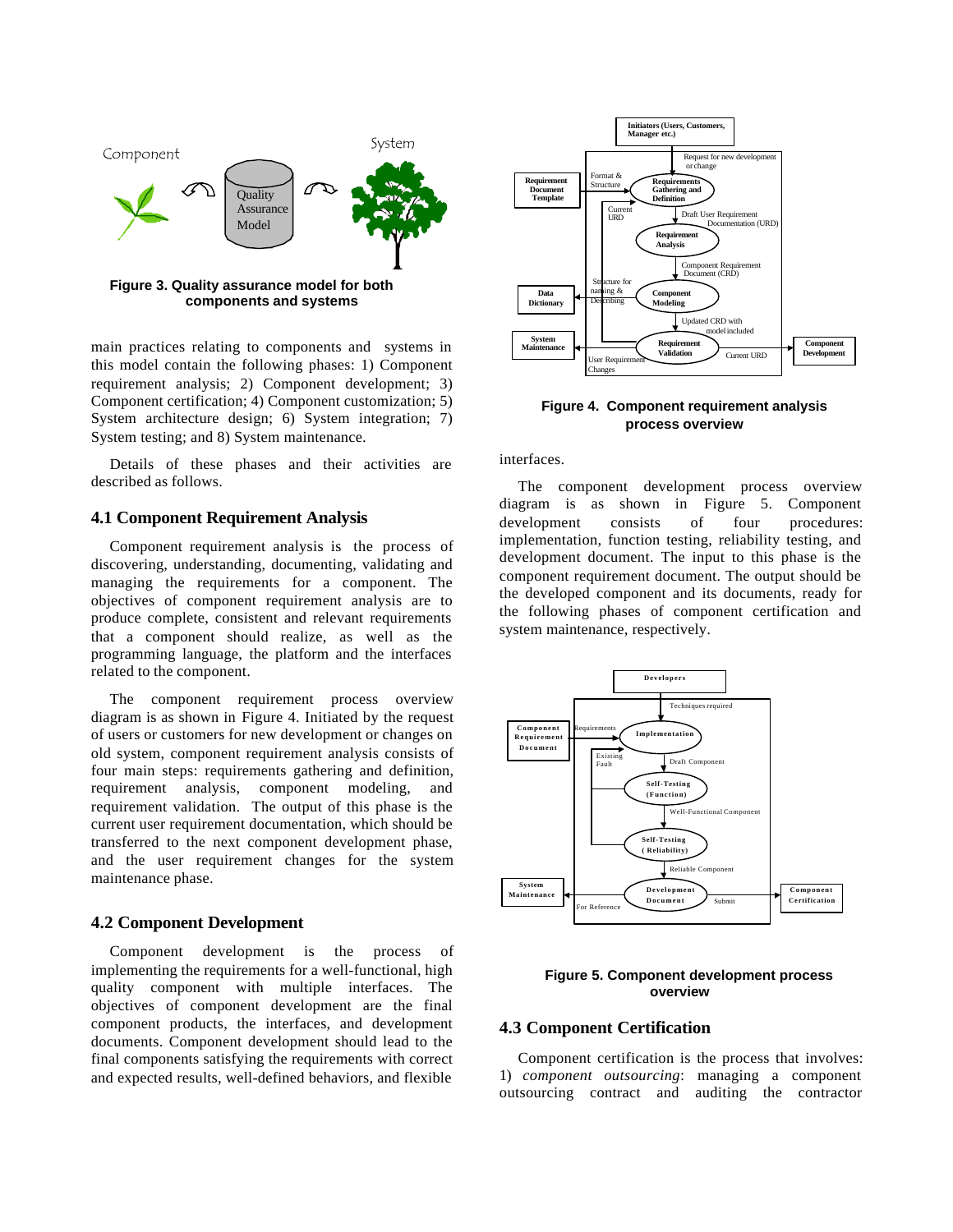performance; 2) *component selection*: selecting the right components in accordance to the requirement for both functionality and reliability; and 3) *component testing*: confirm the component satisfies the requirement with acceptable quality and reliability.

The objectives of component certification are to outsource, select and test the candidate components and check whether they satisfy the system requirement with high quality and reliability. The governing policies are: 1) Component outsourcing should be charged by a software contract manager; 2) All candidate components should be tested to be free from all known defects; and 3) Testing should be in the target environment or a simulated environment. The component certification process overview diagram is as shown in Figure 6. The input to this phase should be component development document, and the output should be testing documentation for system maintenance.



#### **Figure 6. Component certification process overview**

#### **4.4 Component Customization**

Component customization is the process that involves 1) modifying the component for the specific requirement; 2) doing necessary changes to run the component on special platform; 3) upgrading the specific component to get a better performance or a higher quality.

The objectives of component customization are to make necessary changes for a developed component so that it can be used in a specific environment or cooperate with other components well.

All components must be customized according to the operational system requirements or the interface

requirements with other components in which the components should work. The component customization process overview diagram is as shown in Figure 7. The input to component customization is the system requirement, the component requirement, and component development document. The output should be the customized component and document for system integration and system maintenance.



#### **Figure 7. Component customization process overview**

### **4.5 System Architecture Design**

System architecture design is the process of evaluating, selecting and creating software architecture of a component-based system.

The objectives of system architecture design are to collect the users requirement, identify the system specification, select appropriate system architecture, and determine the implementation details such as platform, programming languages, etc.

System architecture design should address the advantage for selecting a particular architecture from other architectures. The process overview diagram is as shown in Figure 8. This phase consists of system requirement gathering, analysis, system architecture design, and system specification. The output of this phase should be the system specification document for integration, and system requirement for the system testing phase and system maintenance phase.

### **4.6 System Integration**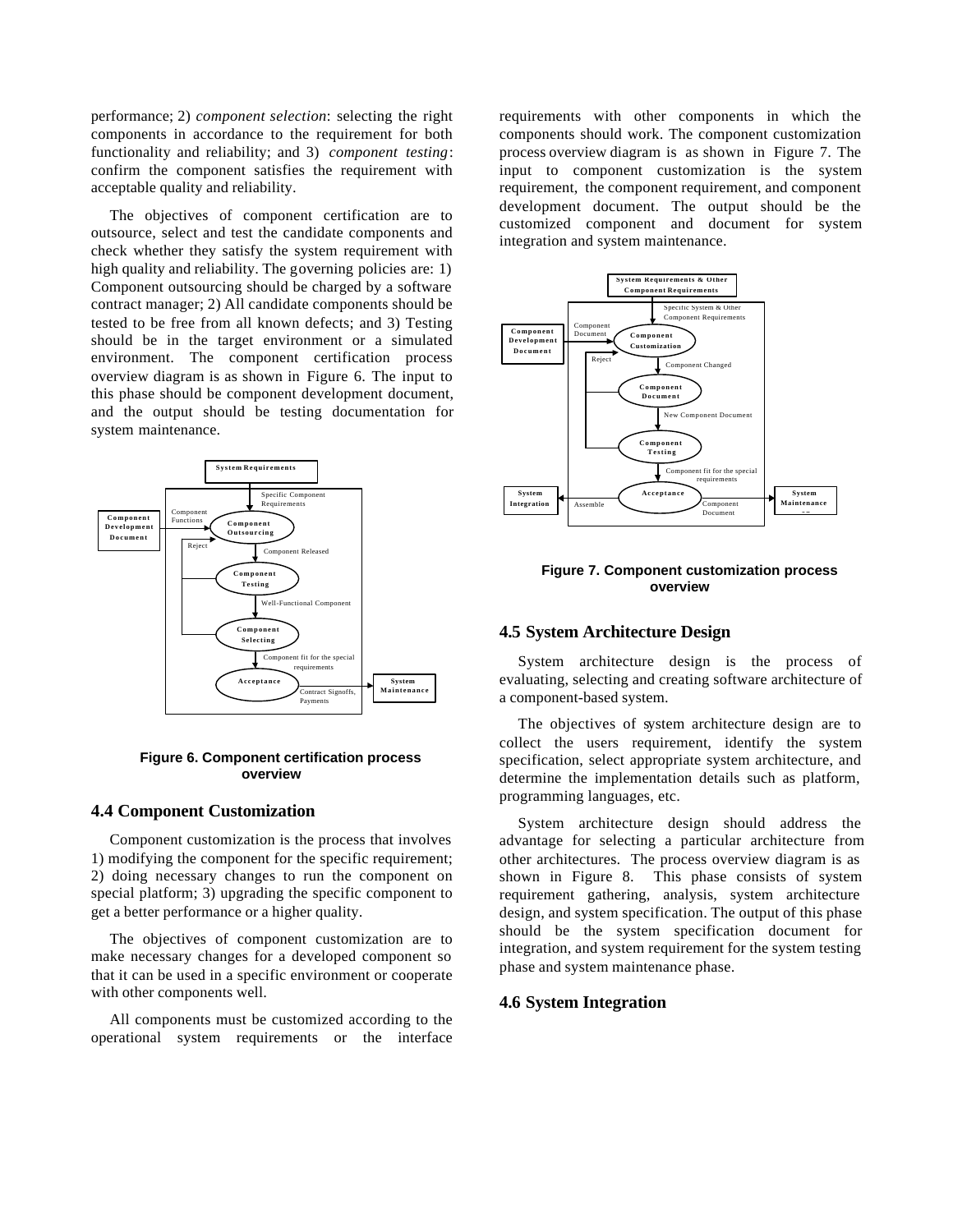

#### **Figure 8. System architecture design process overview**

System integration is the process of assembling components selected into a whole system under the designed system architecture.

The objective of system integration is the final system composed by the selected components. The process overview diagram is as shown in Figure 9. The input is the system requirement documentation and the specific architecture. There are four steps in this phase: integration, testing, changing component and reintegration (if necessary). After exiting this phase, we will get the final system ready for the system testing phase, and the document for the system maintenance phase.





**4.7 System Testing**

System testing is the process of evaluating a system to: 1) confirm that the system satisfies the specified requirements; 2) identify and correct defects in the system implementation.

The objective of system testing is the final system integrated by components selected in accordance to the system requirements. System testing should contain function testing and reliability testing. The process overview diagram is as shown in Figure 10. This phase consists of selecting testing strategy, system testing, user acceptance testing, and completion activities. The input should be the documents from component development and system integration phases. And the output should be the testing documentation for system maintenance.



**Figure 10. System testing process overview**

#### **4.8 System Maintenance**

System maintenance is the process of providing service and maintenance activities needed to use the software effectively after it has been delivered.

The objectives of system maintenance are to provide an effective product or service to the end-users while correcting faults, improving software performance or other attributes, and adapting the system to a changed environment.

There shall be a maintenance organization for every software product in the operational use. All changes for the delivered system should be reflected in the related documents. The process overview diagram is as shown in Figure 11. According to the outputs from all previous phases as well as request and problem reports from users, system maintenance should be held for determining support strategy and problem management (e.g.,